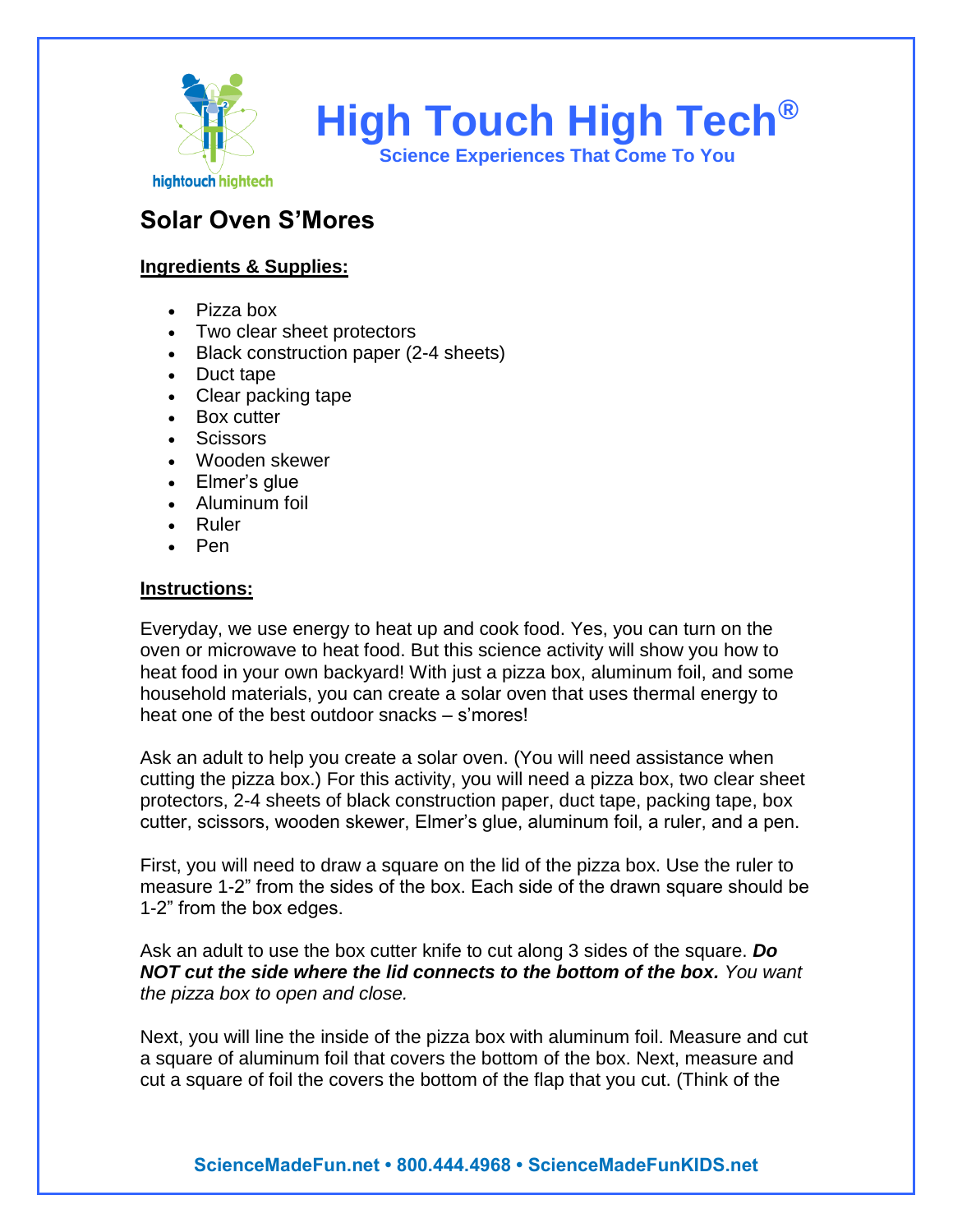

box as a mouth that opens and closes. You want the inside of the mouth to be covered by aluminum foil.)

Apply Elmer's glue to the bottom of the box lid. Carefully, lay the aluminum foil down so that it covers the entire flap. Now apply glue to the bottom of the box. Lay down the foil.

Next, measure and cut the black construction paper into a square that is 1-2" smaller than the edge of the aluminum foil on the bottom of the box. Use the clear packing tape to attach the black construction paper to the aluminum foil on the bottom of the box. (You should see the aluminum foil surrounding the black construction paper.)

Tape the 2 sheet protectors together along the long edges to make 1 larger sheet protector. Tape the sheet protector to the bottom of the pizza box. (Not the flap.)

Ask an adult to use a wooden skewer to poke 2 small holes on the lid and the bottom of the pizza box. The top of the wooden skewer will attach to the lid, and the bottom of the skewer will attach to the bottom of the box. The wooden skewer will be between the top and bottom of the box.

You have created a solar oven!

Now it is time to make your s'mores. You need graham crackers, chocolate bar, and some marshmallow. Construct your s'more and set in inside the solar oven. Place your solar oven in a sunny spot. You want the Sun's rays to hit the aluminum foil on the lid and reflect onto the bottom of the oven. The energy will move back and forth creating thermal energy – heat. The s'more will slowly heat up and melt your marshmallow and chocolate! This may take a while, so have fun playing outside as your outdoor snack melts from the Sun's energy.

## **The Science Behind It:**

When you hear the word "summer," what pops into your head? Swimming, the beach, waterslides, popsicles, playing outside, and of course, the Sun! We are able to go outside and have fun during the summer because it is hot. What causes this temperature change in the summer? The Sun! The Sun has amazing qualities that provide the Earth with energy.

The Sun is an enormous celestial body in outer space. The surface of the Sun is around 10,000˚F while the core is more than 18 million˚F! The Sun is actually a giant ball of Hydrogen and Helium gas that produces this immense heat. The